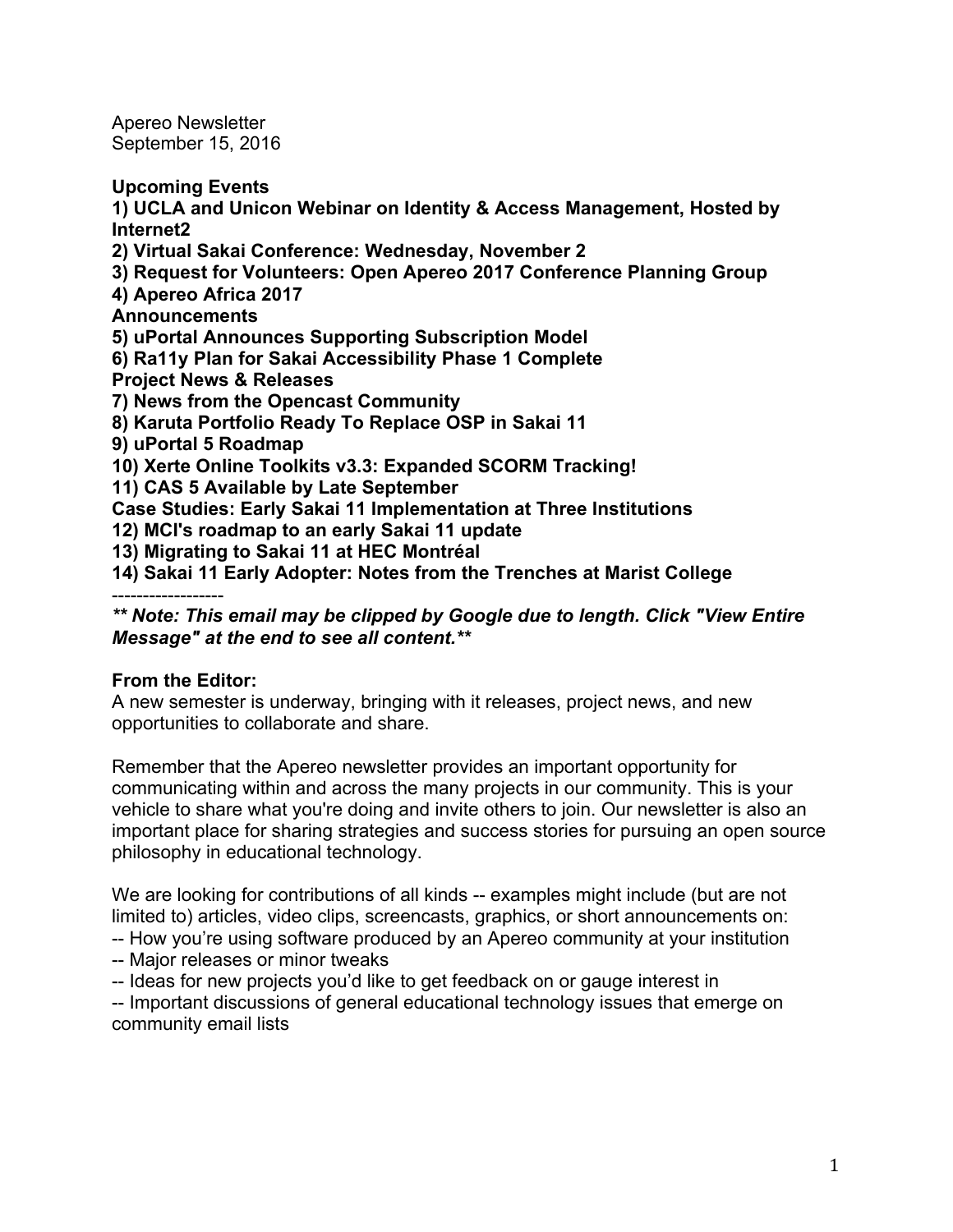Contributions of all lengths, from snippet to think pieces, are welcome. Send your submissions (and any questions!) to newsletter@apereo.org. The newsletter will publish on or about the 15th of the month, with items due by the 10th.

-- *Lucy Appert, Newsletter Editor*

#### ------------------------- **Upcoming Events**

#### **1) UCLA and Unicon Webinar on Identity & Access Management, Hosted by Internet2**

September 21, 2016 – 2 p.m. EST http://bit.ly/2cd4SwN

Join UCLA and Unicon for an interactive webinar, hosted by Internet2, to discover how open source Grouper and Shibboleth are meeting UCLA's identity and access management needs. This webinar will also give an update on open source project customizations for Grouper and Shibboleth (completed by Unicon for its clients) that have been donated back to the open source community. *-- Lisa Di Pietro*

----------------------

#### **2) Virtual Sakai Conference: Wednesday, November 2**

Make plans now to attend the Sakai Virtual Conference on Wednesday, November 2nd from 9AM to 5PM EDT (-4 GMT).

The conference will be held entirely online, and will have an emphasis on pedagogy and best practices. Join us for a faculty-friendly day of learning, sharing, and community building with your fellow Sakai users around the globe, all without the need to travel!

For more details, visit the conference website: http://virtconf.apereo.org

*-- Neal Caidin, Sakai Community Coordinator, Apereo Foundation Wilma Hodges, Sakai Virtual Conference 2016 Planning Committee Chair Ian Dolphin, Executive Director, Apereo Foundation*

--------------------

# **3) Request for Volunteers: Open Apereo 2017 Conference Planning Group**

The Open Apereo Conference will be held between the 4th and 8th of June 2017, in sunny Philadelphia.

As with every Apereo conference, community engagement is the key to a successful event. Key to this engagement are community volunteers who serve on the conference planning group. Please consider volunteering. The planning group meets for around an hour every two weeks, and consists of volunteers, Foundation staff, and our conference planners, Concentra. Joining the group is a great way to get involved, and work with other community members to shape the conference program and social activities.

If you're interested, contact me directly at ian.dolphin@apereo.org. *-- Ian Dolphin*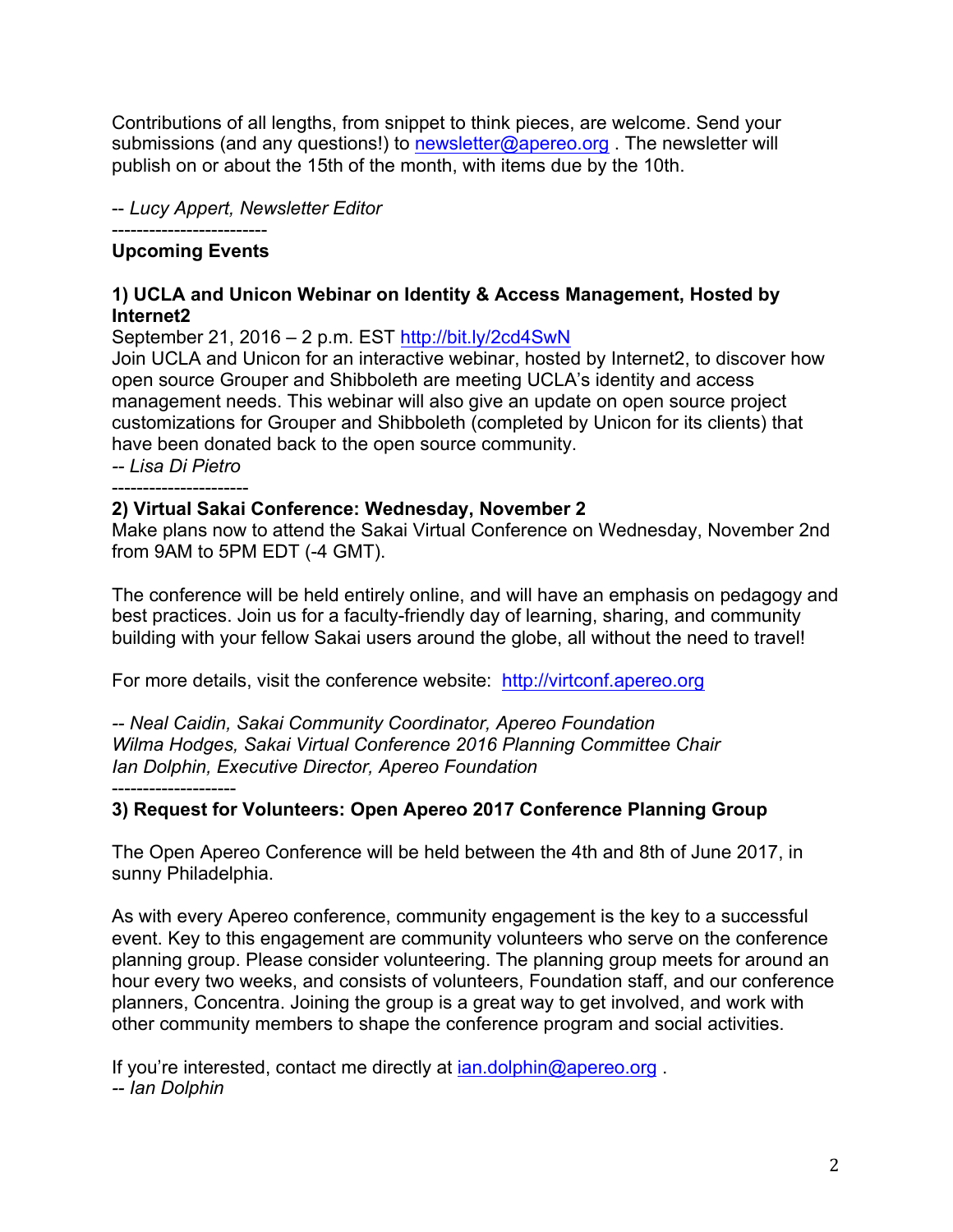#### -------------------- **4) Apereo Africa 2017**

Mark your calendars! Apereo Africa 2017 conference will be held in Cape Town next year on the 9th and 10th of May

Contact details: tshego@opencollab.co.za or elsabe@opencollab.co.za

Kind regards Elsabe Botha

#### **Announcements**

### **5) uPortal Announces Supporting Subscription Model**

The new Apereo membership model consists of two elements. The first is a Core Foundation Subscription, paid by all members. This covers key services Apereo provides for all its software communities – technical infrastructure, legal and licensing support, community coordination, events, and outreach. The second is a Supporting Subscription for specific Apereo Projects. This is an important way that organizations can substantively and collectively support projects they use and depend on. External to Apereo, organizations may also subscribe to commercial support offerings which address local support and targeted development. All three of these mechanisms address different but important needs.

The uPortal Steering Committee is responsible for determining how subscription funds will be used. Our primary use is in support of securing a uPortal Community Liaison and Release Lead. This person would focus on:

- o Coordination and engineering of releases
- o Testing
- o Bug fixing
- $\circ$  Fit and finish of code and documentation pull requests
- $\circ$  Welcoming and bootstrapping new developers and community participants

The uPortal Steering Committee has developed a tiered rate for uPortal Supporting Subscriptions that gives institutions flexibility to determine what level of financial support they would like to demonstrate for uPortal. Supporting subscriptions are annual, on top of the standard Apereo Member/Affiliate rates.

uPortal Supporting Subscription Rates:

- o \$1,000 bronze, uPortal Friend
- o \$5,000 silver, uPortal Booster
- o \$10,000 gold, uPortal Sustainer
- o \$20,000 platinum, uPortal Champion

All uPortal Supporting Subscribers are entitled to:

- o Vote for a uPortal Supporting Subscriber representative on the uPortal Steering **Committee**
- $\circ$  Being recognized as a uPortal Supporting Subscriber on the project web site
- $\circ$  The gratitude from the uPortal Community for their valuable support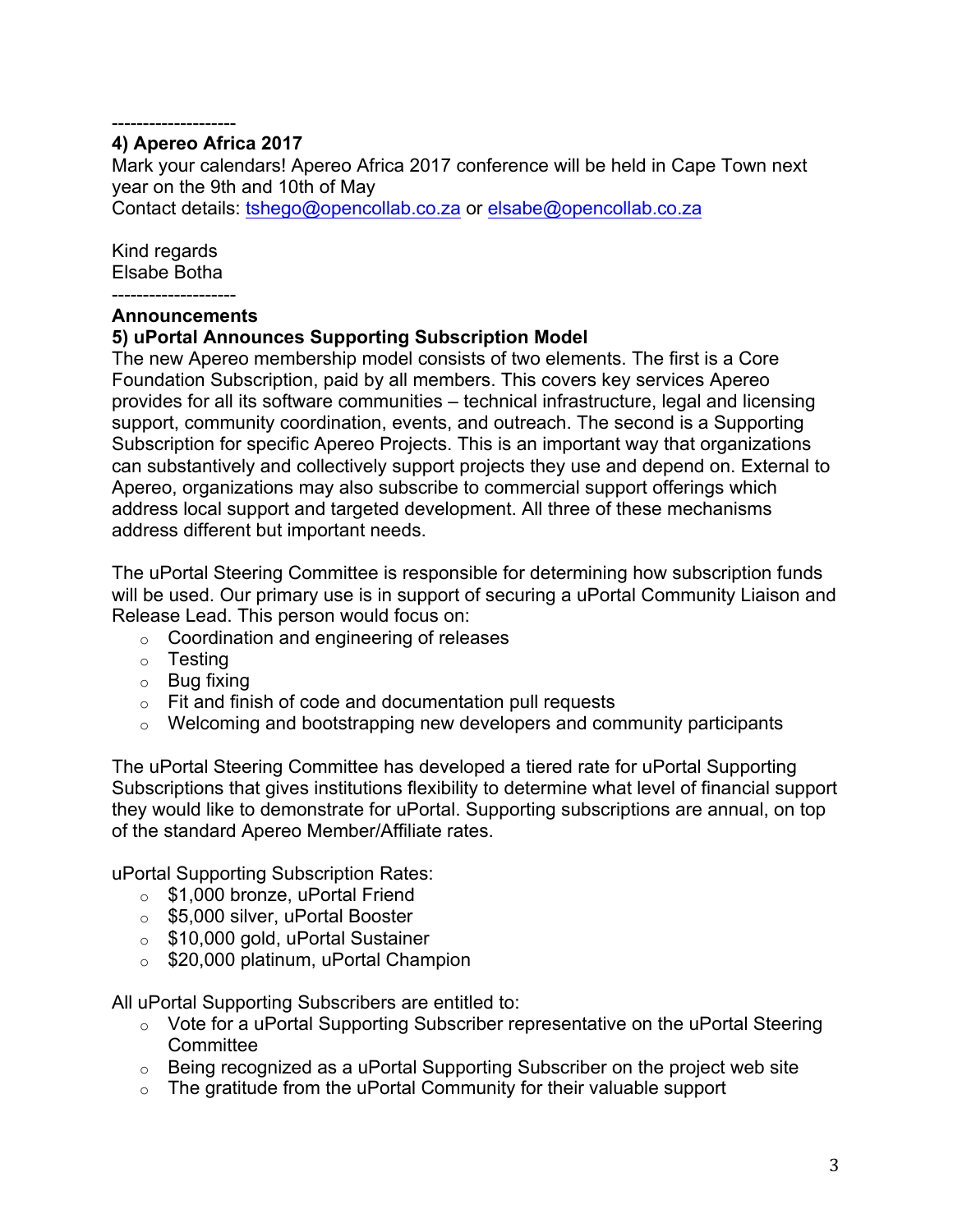By becoming a uPortal Supporting Subscriber, you can help support continued improvements to the uPortal project such as releases that are more frequent, more complete, more stable, and better documented. Your support also helps make possible additional contributions from the community as potential contributors feel more welcome and encouraged.

By coming together as a community through uPortal Supporting Subscriptions we can collectively ensure that uPortal better meets the needs of higher education organizations and beyond. We encourage you to consider becoming an Apereo Member/Affiliate organization and a uPortal Supporting Subscriber.

*-- Jim Helwig* ----------------------

# **6) Ra11y Plan for Sakai Accessibility Phase 1 Complete**

Dear Community, Thanks to you, Phase 1 of the Ra11y plan [1] is complete!

What does this mean? It means that we completed a substantive review of the accessibility of the Sakai system by contracting out the assessment to a reputable 3rd party, SSB Bart [2]. Improving Sakai's accessibility means making it easier for people of all abilities to use our system. Our aim, as it always has been, is to make the system genuinely as accessible as possible, which directly impacts students, instructors, and other users in a positive way with a better user experience. We also wish to achieve WCAG 2 certification, which validates the community's hard work in this area. A double win!

The good news is that Sakai, as it stands now, is assessed at 74% compliant, which is not a bad starting point. Also we have gone painstakingly through the 453 identified issues and consolidated them into 51 Jiras [3] . We are off to a great start and we don't want to lose the momentum!

#### **Deadline**

Now we are in phase 2 and we have a deadline to complete the work to address issues identified by **January 28, 2017**.

#### **Contributions**

Please consider contributing to this FARM project [4] either with a cash contribution, resources to fix bugs, or QA resources to help test Accessibility fixes. At the moment, resources for fixing bugs is the most urgent.

We would like to target Sakai 11.2 or Sakai 11.3 maintenance release to complete this project, though we realize this might be ambitious.

#### **Why Contribute?**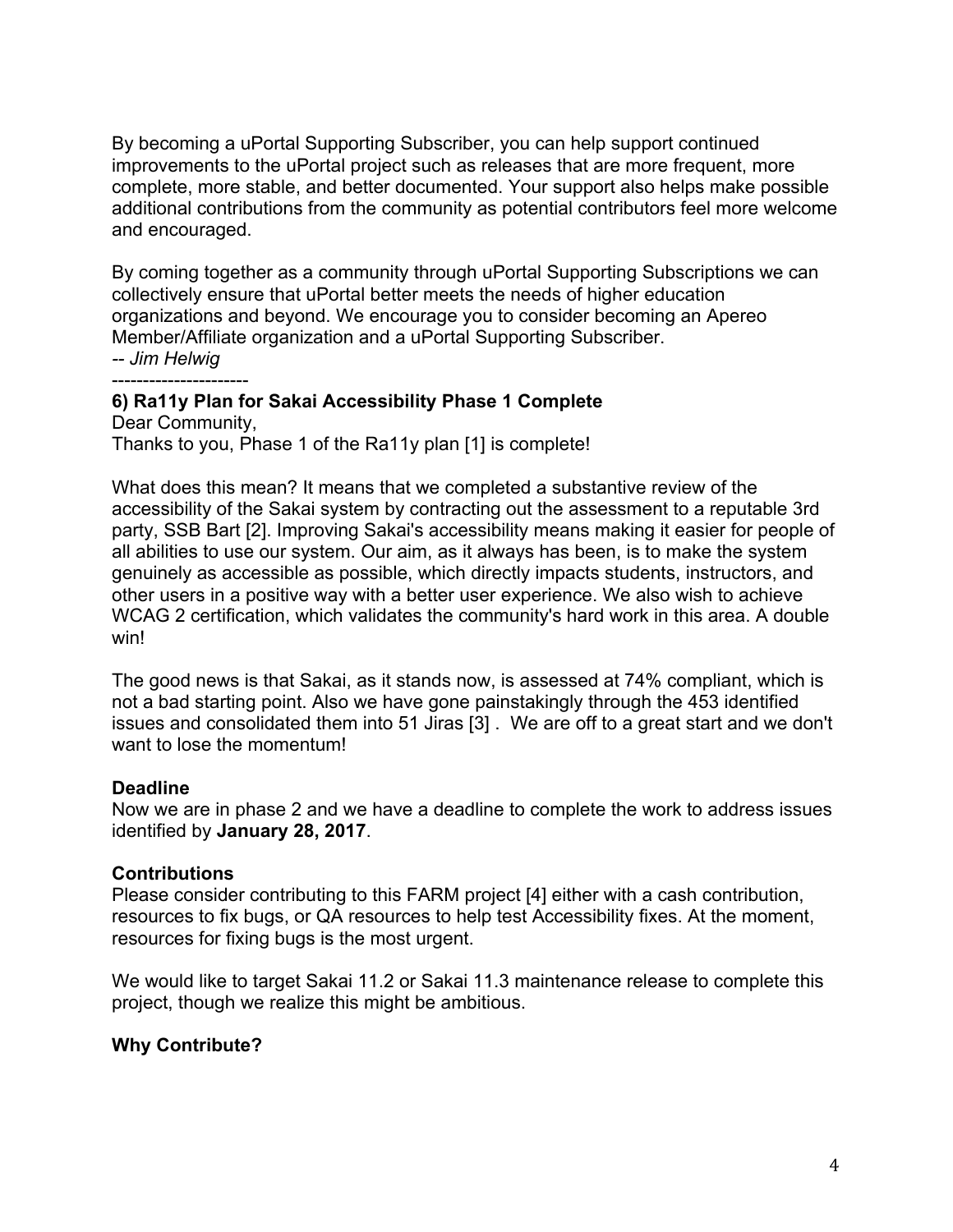- $\circ$  Accessibility reflects our values as a community; probably reflects your institutional values; and I am guessing that for most of us, reflects our personal values too.
- $\circ$  Accessibility is becoming a must-have requirement for institutions looking to adopt a learning management system. Many institutions will not consider a learning management system that is not accessible.
- o Legal compliance in many countries
- o Accessibility is the right thing to do.
- o Accessibility in most cases, if not all, benefits ALL users of our system.

### **Consequences of not meeting the end of year date**

If we don't meet our goal of 100% compliance by the January 2017 deadline then we can still get a conditional certification based on the percentage of completion we do make. But then if we want the full WCAG2 certification and don't meet the deadline , we will have to start the process over, which will be more time-consuming, will require another round of funding, and will mean the overall cost to complete might as much as double.

# **Approach**

Collaborating with developers and with SSB Bart, the Accessibility team aims to identify the best way to fix certain types of accessibility issues, and to document these approaches to make it as easy as possible for our developer community to participate and help fix bugs. The documentation will be in our community wiki, Confluence. More details to come.

#### **Invitation**

Every little bit helps. If you think your institution might be able to contribute in any way, please contact our Accessibility chair, Matt Clare, for more information, matt.clare@brocku.ca.

#### **Thanks for your attention**,

*The Sakai Accessibility WG*

[1] Ra11y plan - https://confluence.sakaiproject.org/display/2ACC/rA11y+Plan [2] SSB Bart , vendor for our accessibility review - http://www.ssbbartgroup.com/ [3] Jira issues for Ra11y - https://jira.sakaiproject.org/issues/?filter=15821 [4] FARM - https://sites.google.com/a/apereo.org/farm/home/current-projects/inprogress/sakai-ra11y

-----------------

# **Project News & Releases**

#### **7) News from the Opencast Community**

• On September 26-27, the annual meeting of the German speaking Opencast community will take place. This time, the conference is hosted by the University of Stuttgart. More details will be released soon.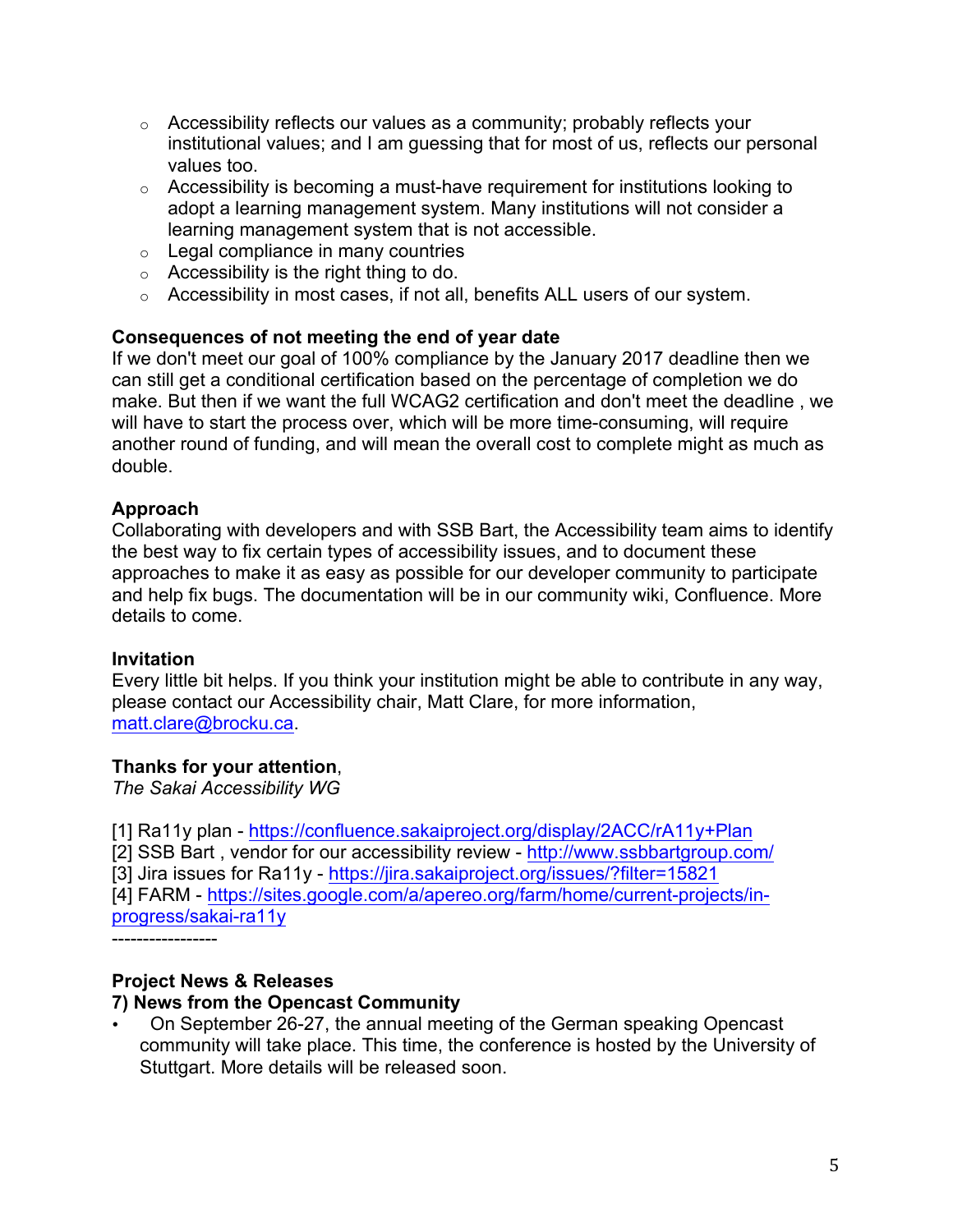- The annual Opencast community summit will take place March 1-3 2017 at Universitat Politécnica de Valencia. This event will coincide with a meeting of the Spanish/European Sakai/Apereo community. Expect to hear more over the next couple of months.
- Opencast 2.2.2 is expected to be released on Monday, September 12th,2016
- Bruno Seoane (Teltek) and Lars Kiesow (ELAN e.V.) have been elected as Opencast 2.3 release managers. Feature freeze is set to October 1st and the final release is expected on December 13th.

*-- Lars Kiesow*

-----------------

### **8) Karuta Portfolio Ready To Replace OSP in Sakai 11**

The Karuta Open Source Portfolio 2.0 stands ready to replace (and upgrade!) your OSP implementation -- now that OSP is not included in Sakai 11.

For more information about Karuta, go to http://karutaproject.org. From the Resources page at that link, you can access our sandbox instance, try out a customization involving the AAC&U Value Rubrics, download our two designer workbooks to help you build your own customization, and/or download the Karuta 2.0 code.

You can also access demos of Karuta by going to:

https://www.youtube.com/channel/UCA4hSOqMqVk3ufvR37fHppQ https://www.youtube.com/watch?v=oh14bi3IoP8 https://www.youtube.com/watch?v=Xkx7kIehs3A https://www.youtube.com/watch?v=o53beS5C6RI https://www.youtube.com/watch?v=32k7B9w7wdY (in French)

The Karuta Project under the umbrella of the Apereo Foundation also offers online demos for groups at your institution. Please let us know if you are interested in checking out Karuta!

*-- Janice A. Smith*

#### --------- **9) uPortal 5 Roadmap**

The uPortal Steering Committee, project committers, and uPortal adopters met virtually in early September to discuss the uPortal roadmap and plans for uPortal 5. The overall theme for this next version is to make the project more "modern" for today's supports IT professionals. It includes an overhaul of the way the uPortal project sources are organized and how the project is built and deployed. Our high level goals are to:

- o Shift the customary deployment paradigm away from building on each portal server
- $\circ$  Allow multiple adopters to deploy the same, Apereo-provided binaries
- o Move uPortal toward "cloud native"

o Make uPortal easier to work with for developers, especially new developers More information is available at https://wiki.jasig.org/x/GYBfB. *-- uPortal Steering Committee*

----------

**10) Xerte Online Toolkits v3.3: Expanded SCORM Tracking!**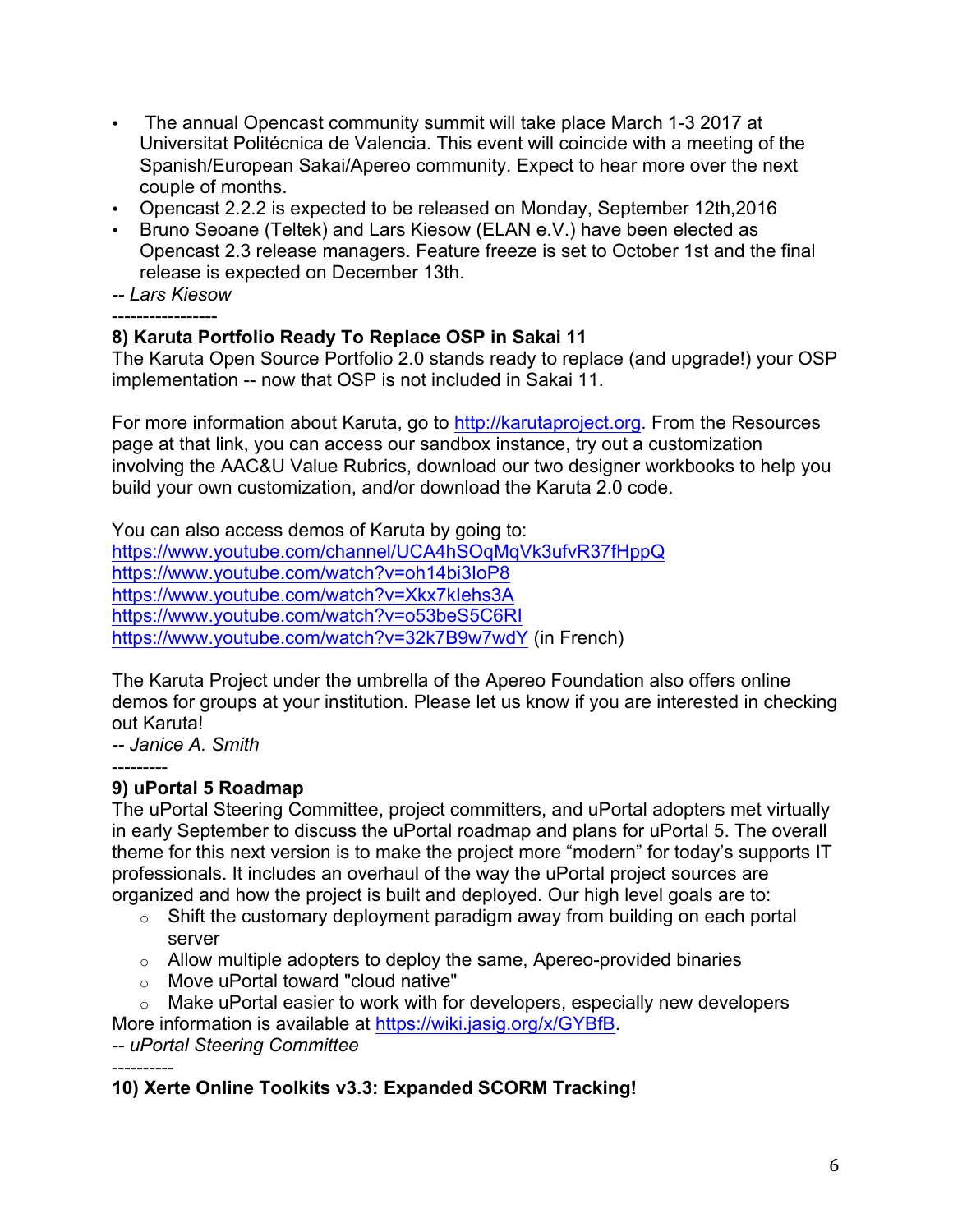On behalf of the wonderful people of the Xerte developer community, we are pleased to announce that the latest version of Xerte Online Toolkits, v3.3 is now available. The most significant aspect of this release provides support for SCORM tracking for a much wider range of interactions. The following page types can now all be tracked:

- Dictation
- Matching pairs / Timeline
- Matching text
- Interactive Text
- Media lesson
- Gap fill
- Sortable Grid
- Drag & Drop
- Quiz
- MCQ

#### **Additional New Features**

- A new interactive page type, Word Search has been added to the 'Games' category.
- Display of learning objects has been improved for iPhone.
- Pages can now be hidden from view until you are ready to publish them into the learning object.
- You can now add JavaScript to a learning object for custom functionality.
- The card graphics in Memory Game can now be customised.
- When exporting zip packages, the filename now reflects the project exported.
- Workspace has been enhanced to make the best use of the available screen resolution.
- New features added to Decision Tree.
- MathJax is now usable in Decision Tree.
- Interface enhancements to the Bootstrap pages to better handle projects with many pages.

This release contains a large number of other fixes and enhancements. Upgrading is highly recommended.

*-- Julian Tenney*

----------------------

# **11) CAS 5 Available by Late September**

The CAS development team is marching towards a major release -- CAS 5. The first release candidate has been available for some time and the project intends to officially make the release available by late September. Adopters are encouraged to try the release candidate and report back issues as early as possible. This is a quick blog post that discusses the latest achievements packed into RC1:

https://mmoayyed.github.io/cas/2016/08/26/cas5-rc1-release/

The CAS 4.2.x release line is also actively maintained and 4.2.5 is the current and most recent version that is recommended for production deployments.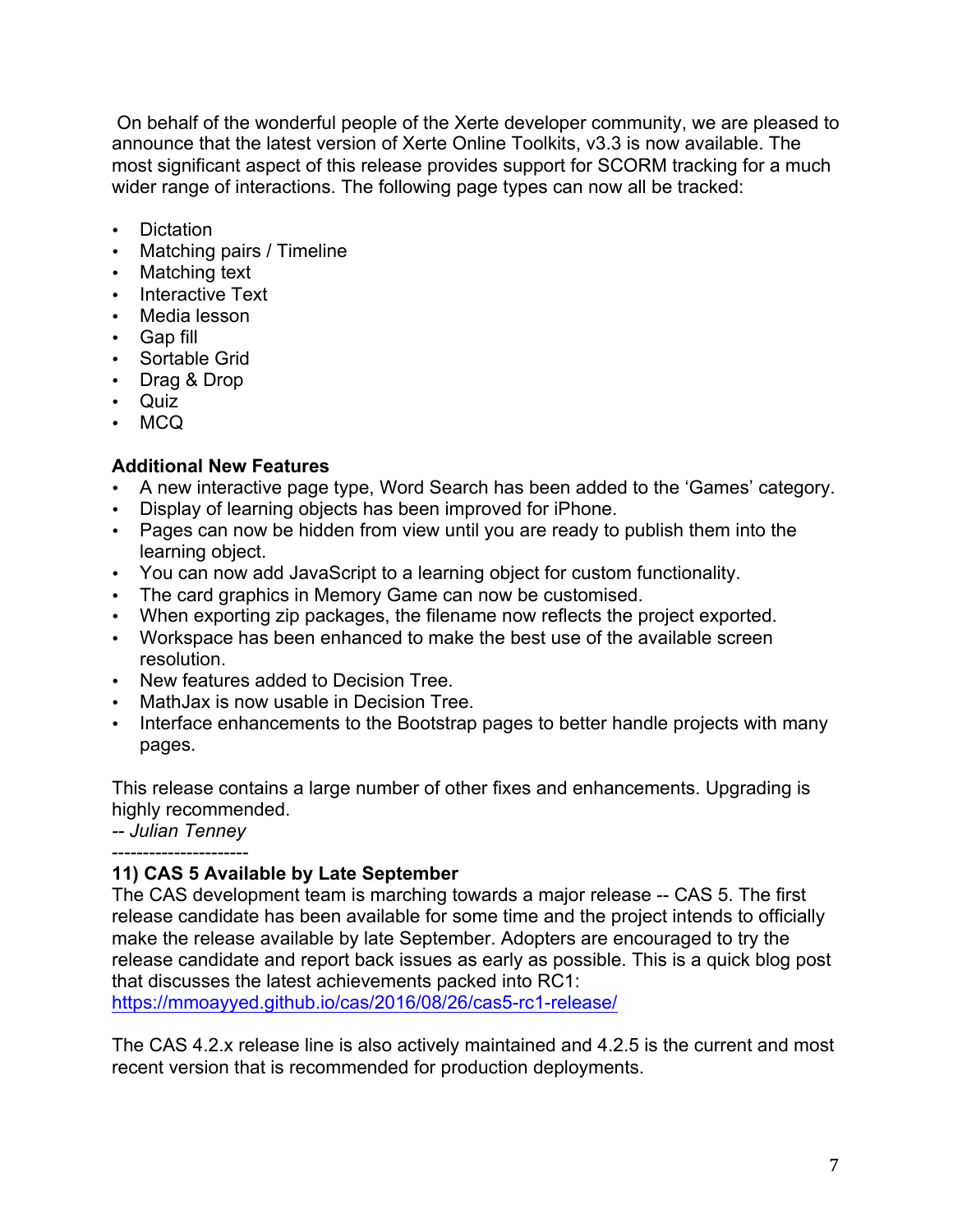Also the CAS PMC recently approved of the CAS maintenance and EOL policy that describes how CAS releases are generally maintained: https://apereo.github.io/cas/developer/Maintenance-Policy.html . It's important for adopters to understand how long their particular deployment is set to receive patches and attention from the developer community. *-- Misagh Moayyed*

-----------------

### **Case Studies: Early Sakai 11 Implementation at Three Institutions 12) MCI's roadmap to an early Sakai 11 update**

At MCI (MCI Management Center Innsbruck) we are proud to be among the very first institutions having upgraded to Sakai 11 - including a new Morpheus compatible skin for a responsive UI and MCI-specific adaptations and processes. Our user feedback has been great so far! We really would like to thank the Apereo Foundation, the Sakai community, and the developers who did a terrific job and made this possible!

For this update, the available time frame at MCI was smaller than usual – less than 5 months, of course with maintaining the 10.6 instance alongside. Changes in development and the community processes of Sakai 11 made it possible to keep a tighter schedule than ever before! We do believe that the change to GIT source code management was one of the most important factors making more timely local releases including adaptations possible.

Up to Sakai 10 we used a local subversion repository with a vendor-branch approach for keeping our source code in sync with the official Sakai versions. Importing the new community source code was an error-prone and tedious process and as a consequence was done only few times a year. Important security patches were integrated manually, bigger updates are only implemented twice a year. The time cost of the workflow enforced a sequential workflow that meant that we always had to wait for a Sakai release to have gold release status before we started work on source code integration and adaptation.

With GIT we were able to start adaptation, testing and integration \*in parallel\* to community development. In order to be up-to-date, we regularly rebased our changes on the 11.x-code instead of the tags. Implementing it this way, we already finalized our local adaptations when Sakai 11 was released officially.

# **Timeline:**

Summer 2015 - First local tests of Morpheus February 2016 - Last update Sakai 10 (10.6) March 2016 - Download 11.x, still without local GIT workflow - Change of development environment to Tomcat 8 and Java 8

- 
- First local instance of Sakai 11.x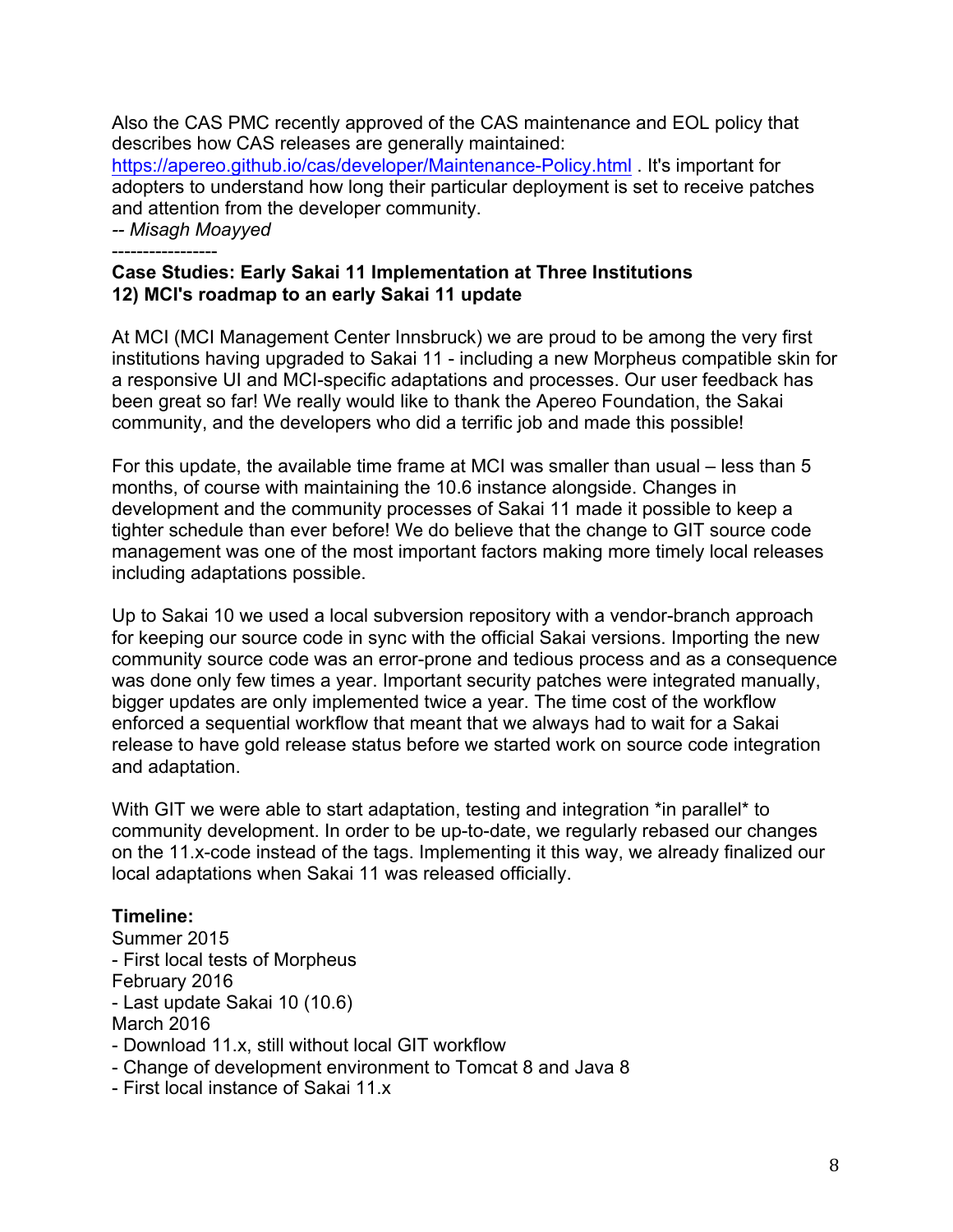- Risk assessment for planned update in summer April/May 2016
- Introduction of GIT repositories for development at MCI
- Concept for removal of previous adaptations (especially for navigation, UI)
- Final strategic decision for summer update to Sakai 11
- June/July2016

- Local Git-Rebase workflow and documentation created, based on remote 11.x upstream and local multi-developer git repository

- Morpheus skin adaptations (mixture of scss-config and injection of a custom.css which contains our skin code not configurable with the existing scss-variables) July 22, 2016

- Integration of latest blocker bugfixes and last git-rebase to 11.x before update. July 23, 2016
- Official Apereo Sakai 11 release

July 25, 2016

- Update of sakai.mci4me.at to Sakai 11 (we didn't really plan to be that close to the official release date, we decided to use 25/7 about 1 month before :-) )

The update started at 13:00 CEST and was finished at about 15:00 CEST. Administrative tasks during the update process were:

- Backup (filesystem snapshot, fast)

- update of required environment (Java, ..., fast)

- uploading new configuration files (sakai.properties and init scripts, debugging necessary, took most of the time)

- Deployment of new Sakai build (fast)

- configuring and resetting user workspaces with a webservice-script (debugging necessary, took some time)

- repairing the Favorite Sites of every user with the conversion script: java -cp "lib/\*" - Dtomcat.dir="\$PWD" org.sakaiproject.user.util.ConvertUserFavoriteSitesSakai11 (easy and fast)

The contrib-tools we are using are the following:

- Dashboard (using that one since summer 2013): Still not a core tool, but it just works fine for our needs, is placed on every users starting page and is everybodys favorite timesaver. Lots of trouble, but lots of benefit.

- YAFT: Still in triage (so no real user feedback), but it seems to work with Sakai 11.

- CLOG: Introduced that with Sakai 11, so no conversion experience.

- Contentreview/TII: We highly customized this one in Sakai 10, and simply kept that for

11, since the switch to the LTI-tool is coming soon (we guess).

Thank you once again & best wishes from the Alps! *IT-Services team @ MCI*

**If there is further interest in particular aspects of our update-roadmap, feel free to send a request to our developers:**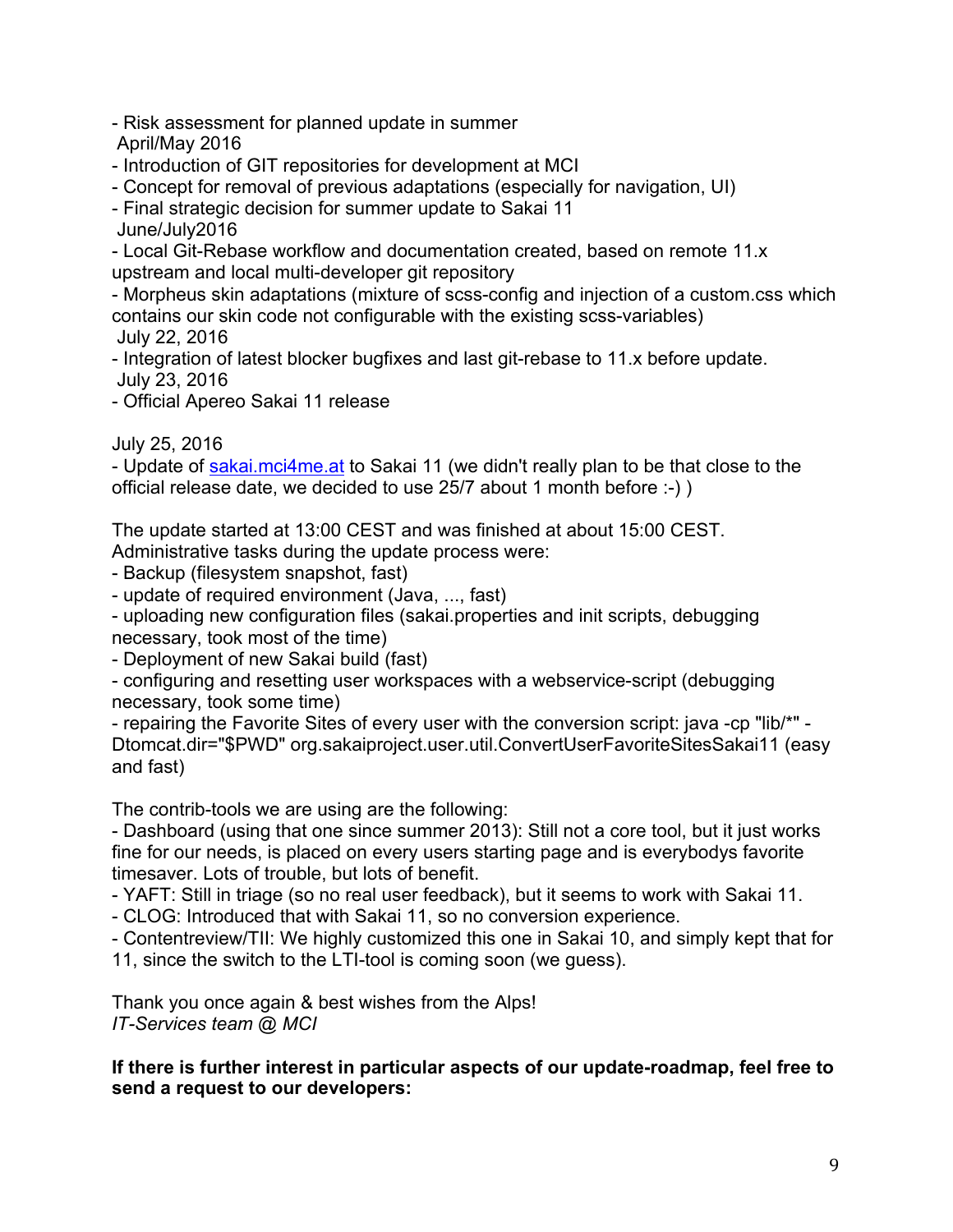# **Thomas.Lampert@mci.edu Wolfgang.Rohregger@mci.edu In cases of organizational questions, you can also contact our IT-Lead: Peter.Mirski@mci.edu**

-------------

### **13) Migrating to Sakai 11 at HEC Montréal**

HEC Montréal went live with Sakai 11 on August 10th. Our migration from a Sakai 2.9/10 hybrid went smoothly. We took the decision in April to forge ahead with our migration process without knowing the release date of Sakai 11. We were confident that the community would put tremendous effort to get the release out before the fall semester and we were not disappointed!

It was very important for HEC to migrate to Sakai 11 this summer since we plan to use 2017 summer to release a new course outline tool to our users. This new Sakai tool called 'TenJin' is currently under development at HEC and we plan to make it available to the Apereo Community as an open source project.

*-- Philippe Rancourt* --------------------

#### **14) Sakai 11 – Early Adopter: Notes from the Trenches at Marist College**

We didn't think we would go first. In fact, we were hoping to be somewhere in the middle of the pack, a bit out towards the front. It had been several years since Marist College had a major Sakai upgrade and it was critical we move as quickly as possible off of Sakai 2.9.4 to a new version. Pressure had been mounting since student and faculty feedback indicated the system seems "dated" and "clunky" and of course, it didn't work on mobile devices. Sakai 11 included "must have" features like "Lessons", GradebookNG, and a pleasant, user-centric, responsive design. To assure success, we partnered with Longsight, who worked with us in preparation for the upgrade and who was instrumental on the day of our upgrade.

With our deadline looming, we charged on. As a result we learned from our successes as well as our failures. Here's are some of the lessons we learned.

#### **Prepare, if you can**.

In 2015, we knew we would be upgrading at some point and changed our old 2.9.4 skin to be reflective of Sakai 11 in an effort to prepare faculty and students for the change to the User Interface (UI). We made a copy of our production database and ran the Sakai 10 and 11 upgrade scripts against it. This gave us a chance to see, in advance, if we would have any data issues as part of the upgrade. We actually ran into an issue with the Job Scheduler tables; this issue was fixed as a Community Jira, saving others from running into the same problem.

Lesson learned: Give yourself a bit more time than you think you need to get your existing skin(s) into Morpheus. It does take some trial and error to get buttons and some other features set the way you want. You will also need to go through all the tools to make sure that they are themed the way you want. We ended up with a few buttons that had the text color the same as the button color. This was not the best user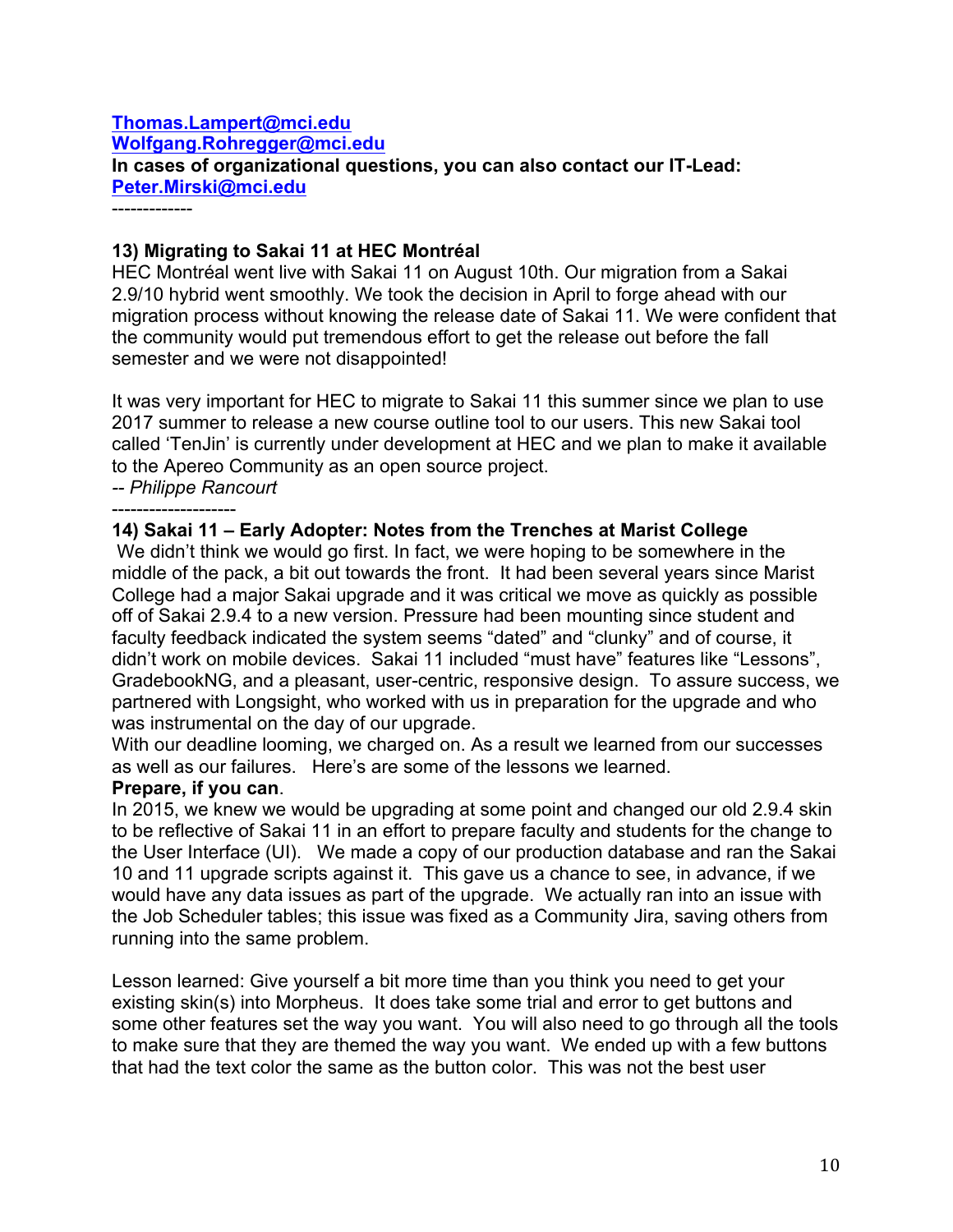experience. The more skins you have, the more time you will need to dedicate to the Morpheus conversion especially if your skins are heavily customized.

# **Be aware of deprecated tools.**

We started a bit late out of the gate in locating a solution for our faculty to migrate their Melete content into the Lessons tool. However, once a process was in place, we took initiative to reach out to our faculty, especially to those who teach fully online courses and were the heaviest users of these tools. Communication took the form of announcements, email, newsletters, and workshops. We also created pages dedicated to the upgrade on our website. We directed all customers there for the latest information related to the upgrade.

# **Timing is everything.**

An important question arose: do we allow faculty to begin creating their fall courses prior to the upgrade? This meant jumping through some hoops to make sure that tools available to faculty building courses in 2.9.4 would be supported in Sakai 11. We switched from Gradebook 2 to Gradebook 1 as it was supported in both versions. After the upgrade we ran a script against the database to convert all the courses with Gradebook 1 to GradebookNG. This was only possible because the database tables were the same between the two tools. This method eased the impact on faculty and students for courses running during the upgrade.

# **Recommendations**

- Create an inventory of tools with in both course and project sites. Identify outliers (tools that may be deprecated such as Clog or LTI tools). These are the issues we received the most critical calls about. We even had to bring back up a copy of Sakai 2.9.4 so that one instructor could grade the Clog content in his summer course.
- It may sound redundant, but prepare the faculty for what is about to change within each of the tools they use in various formats, such as documentation, outreach, and supplemental information. The jump from 2.9.4 to Sakai 11 turned out to be overwhelming for some faculty because of the changes in interface, tool behavior, and new tools coupled with impacts on course and content development and delivery.
- Don't forget about the Adjunct Faculty. Many who teach once or twice a year may be completely unaware of the upgrade.
- Keep the Help Desk in the loop and make sure they have "how to clear your browser cache" documents handy, along with the extensive documentation regarding new features.
- Join the Sakai QA community and maintain continuous engagement. Participation offers the best opportunity to experience the latest version and prepare for new tool behavior and functional changes.
- Last but not least, keep up with the latest software. In other words, upgrade regularly.

Although we had issues and missteps, the overall the feedback we have received has been quite positive and many of our initial concerns were able to be quickly